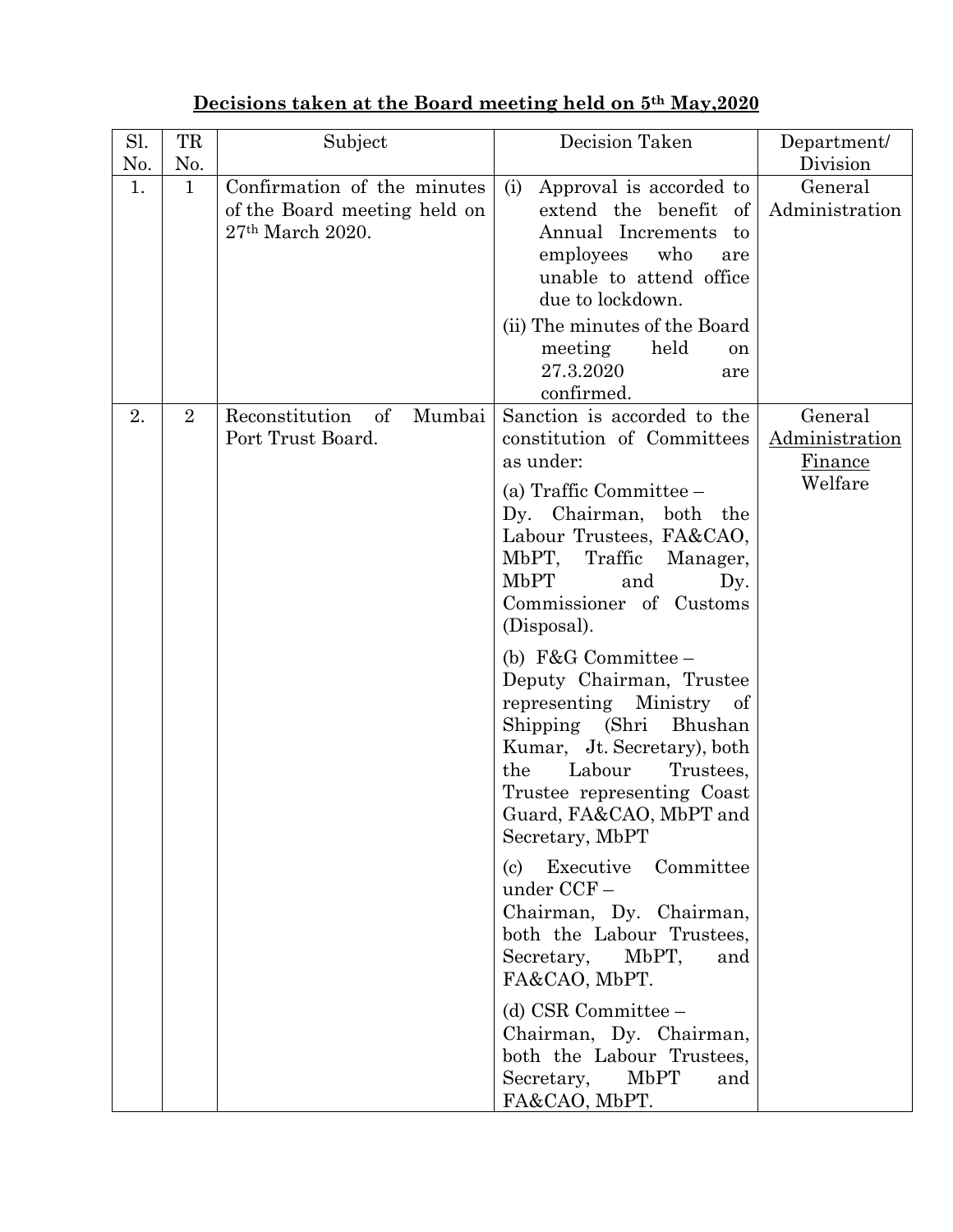| Sl.<br>No. | TR<br>No.      | Subject                                                                                                                                                                                                                                                                                                      | Decision Taken                                                                          | Department/<br>Division |
|------------|----------------|--------------------------------------------------------------------------------------------------------------------------------------------------------------------------------------------------------------------------------------------------------------------------------------------------------------|-----------------------------------------------------------------------------------------|-------------------------|
| 3.         | 3              | Tender No.E.132/2018 -<br>Retrofitting, Operation and<br>Ro-Pax<br>Maintenance<br>of<br>Terminal<br>Passenger<br>cum<br>Prince's<br>Restaurant<br>at<br>Dock.(Mumbai Port) - Request<br>for extension of mezzanine<br>floor of Ro-Pax Passenger<br>Terminal cum Restaurant at<br>Prince's Dock(Mumbai Port). | Chief<br>The<br>Engineer's<br>proposal at para 11 of the<br>note is approved.           | Civil                   |
| 4.         | $\overline{4}$ | Third party inspection and<br>the<br>quality assurance<br>for<br>works costing more than Rs.5<br>crore of Civil Engineering<br>department of Mumbai Port<br>Trust for a period of two years.                                                                                                                 | The Chief Engineer's proposal<br>at para 7 of the note is<br>approved.                  | Civil                   |
| 5.         | $\overline{5}$ | Demolition<br>$\sigma f$<br>dilapidated<br>buildings at BDLB colony at<br>Cotton Green and Pratiksha-I<br>& Pratiksha-II buildings (E-<br>type quarters) at Reay Road,<br>Grain Depot, GWND.                                                                                                                 | The Chief Engineer's proposal<br>at para 9 of the note is<br>approved.                  | Civil                   |
| 6.         | 6              | $No.E.111/2017$ -Civil The<br>Tender<br>work of facia lifts Part I-<br>Vijaydeep building to Ballard<br>Estate, Part II. Wilson House<br>building, Colaba -Approval for<br>Excess Execution.                                                                                                                 | Chief<br>Engineer's<br>proposal at para 5 of the note<br>is approved.                   | Civil                   |
| 7.         | 7              | Disposal<br>of<br>Unconnected<br>Material lying in Bhandar<br><b>Bhavan Premises.</b>                                                                                                                                                                                                                        | Chief<br>The<br>Mechanical<br>Engineer's proposal at para<br>8 of the note is approved. | <b>MEED</b>             |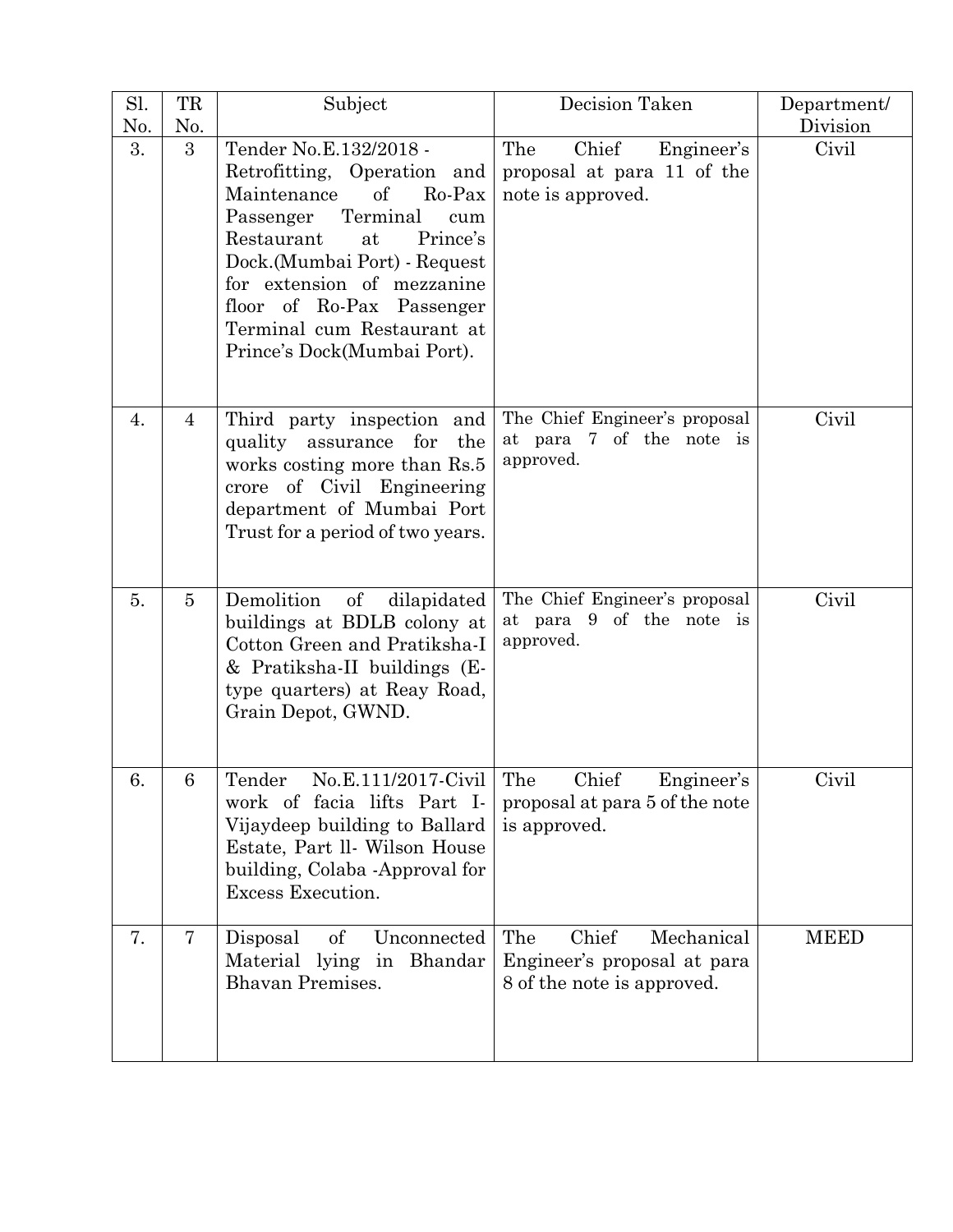| Sl.<br>No. | TR<br>No. | Subject                                                                                                                                                                                                                                                                                                                                 | Decision Taken                                                                | Department/<br>Division |
|------------|-----------|-----------------------------------------------------------------------------------------------------------------------------------------------------------------------------------------------------------------------------------------------------------------------------------------------------------------------------------------|-------------------------------------------------------------------------------|-------------------------|
| 8.         | 8         | No.73/2018<br>Tender<br>$\blacksquare$<br>Reclamation of South West<br>Jawahar<br>Dweep<br>at<br>cove<br>(Balance Work) by<br>using<br>MbPT material.<br>Using<br>the<br>huge<br>concrete blocks as the shore<br>protection by shifting and<br>placing of concrete blocks<br>from<br>Modistone<br>plot<br>to<br>reclamation site at JD. | Chief<br>The<br>Engineer's<br>proposal at para 10 of the<br>note is approved. | Civil                   |
| 9.         | 9         | Tender No.CE.T.06/2017-<br>Resurfacing with Asphaltic<br>materials<br>including<br>Repairing/Replacement<br>of<br>drainage system at various<br>yards<br>storage<br>open<br>and<br>wharves in Indira Dock.                                                                                                                              | The<br>Chief<br>Engineer's<br>proposal at para 4 of the note<br>is approved.  | Civil                   |
| 10.        | 10        | Disinfection<br>Providing<br>Tunnels at the Dock Gates<br>and Hospital.                                                                                                                                                                                                                                                                 | The<br>Chief<br>Engineer's<br>proposal at para 7 of the note<br>is approved.  | Civil                   |
| 11.        | 11        | Operation and Management<br>of Pay and Park in MbPT<br>Estate $(Ph-I)$ - Approval to $PQ$<br>and<br>criteria<br>Terms<br>and<br>conditions<br>for<br>inviting<br>tenders.                                                                                                                                                               | The<br>Chief<br>Engineer's<br>proposal at para 6 of the note<br>is approved.  | Civil                   |
| 12.        | 12        | Parliamentary Constituency The Traffic<br>Election $-2019$ . Storage of proposal at para 8 of the note<br>EVM & VVPAT Machines in<br>strong Rooms at New Sewree<br>Warehouse.<br>Rate<br>for<br>compensation-regarding.<br>LAC<br>Approval<br>to<br>Recommendations.                                                                    | Manager's<br>is approved.                                                     | Traffic                 |
| 13.        | 13        | Detailed Estimate No. DC-<br>01/2020.<br>Outsourcing<br>Mooring Operation of tankers<br>at Jawahar Dweep & Pir Pau<br>for a period of three years<br>extendable for further two<br>years.                                                                                                                                               | The Deputy Conservator's<br>proposal at para 5 of the note<br>is approved.    | Marine                  |